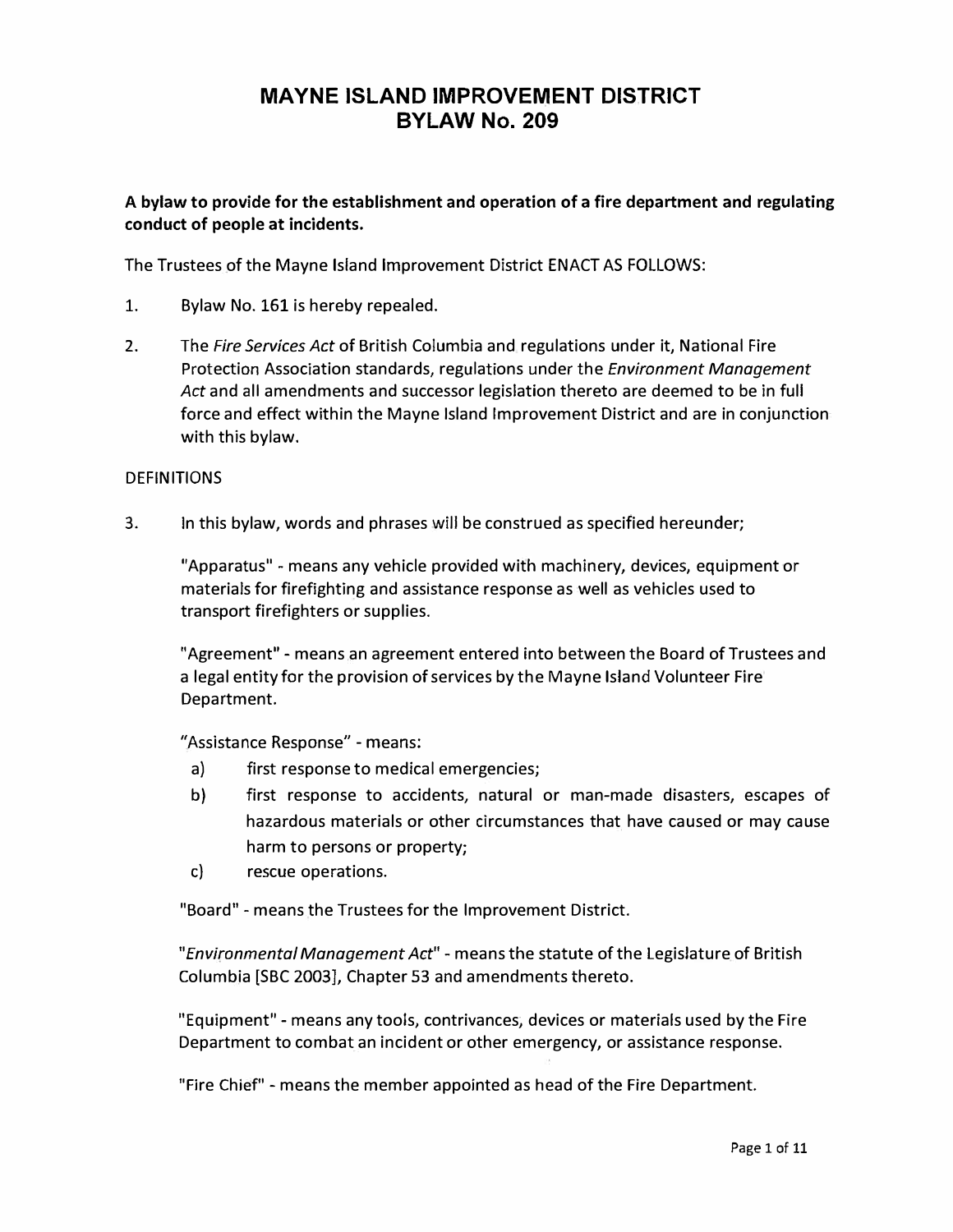"Fire Protection" - means all aspects of fire safety including but not limited to fire prevention, firefighting or suppression, pre-fire planning, fire investigation, public education and information, training or other staff development.

"Full Service Operations" - means fire departments that are equipped and have completed the appropriate training identified in the B.C. Structure Firefighters Competency and Training Playbook to provide a full spectrum of fire services that includes activities that are undertaken by firefighters trained in the full spectrum of competencies outlined within the NFPA Firefighter and Fire Officer Standards.

"Incident" - means a fire or situation where a fire or explosion is imminent and includes assistance response circumstances described in Section 13, Section 16, or any other situation presenting a danger or possible danger to life or property or the environment and to which the fire department has responded.

"Member" - means any person that is a duly appointed member of the fire department.

"Mutual Aid" - means a formal agreement between the Mayne Island Improvement District and other legal entities to provide and receive assistive service outside of District boundaries.

"Officer" - means any member appointed by the Board to the position of Fire Chief, Deputy Chief, Assistant Chief, Captain, Lieutenant, or any member authorized to act as an Officer with specific authority while conducting fire department business.

"Public Services" - means public information, education and prevention programs as they relate to fire safety, public safety, and emergency preparedness.

### FIRE DEPARTMENT ESTABLISHMENT

- 4. There is hereby established a fire department to be known as the Mayne Island Volunteer Fire Department.
- 5. The fire protection district boundary shall be the whole of Mayne Island up to the normal high-water mark and including any foreshore structures and docks permanently affixed to land above the high-water mark.
- 6. The Fire Department shall consist of the Administration, Officers, Members, apparatus, equipment and structure operated by the Mayne Island Improvement District, including operating Medical Emergency Heliport CBFS.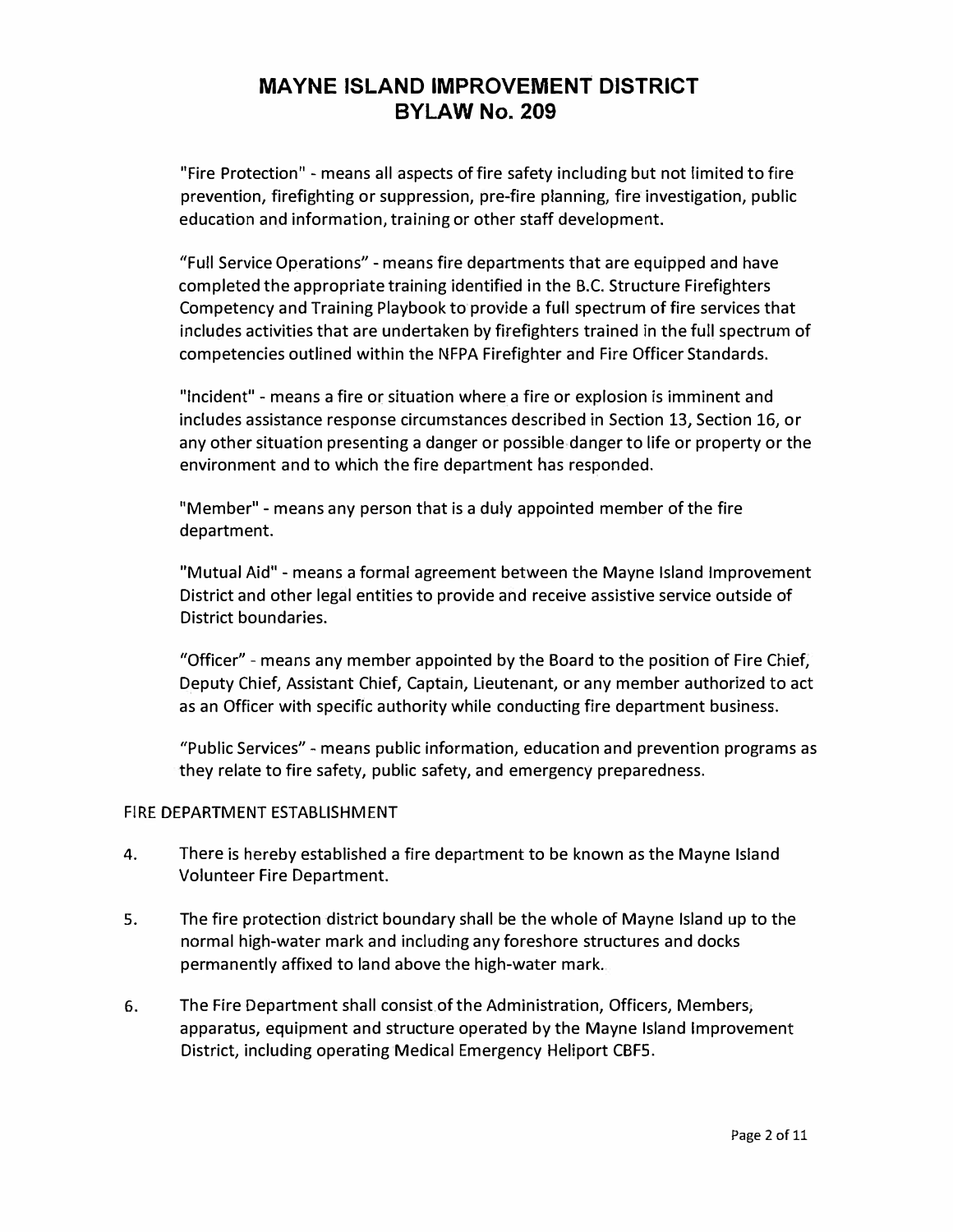7. The Fire Department service level delivered to Mayne Island shall be **Full** Service Operations as defined by the B.C. Structure Firefighters Competency and Training Playbook issued by the Office of the Fire Commissioner of B.C., September 2014, and successor publication(s).

### FIRE PROTECTION AGREEMENTS

- 8. Mutual Aid
	- a) The Trustees of the Mayne Island Improvement District may enter into Mutual Aid Agreements for providing or receiving mutual aid assistance with other fire departments.
	- b) All provisions needed for receiving or providing assistance shall be clearly defined in the agreement.

#### FIRE DEPARTMENT OPERATION

- 9. The Fire Chief shall be appointed by the Board.
- 10. The Fire Chief shall appoint Officers and members to the Department as deemed necessary.
- 11. The Fire Chief may appoint other Officers of the Fire Department to act as Fire Chief on his/her behalf.
- 12. All persons whose name appears under the "Officers of the Mayne Island Volunteer Fire Department" are hereby appointed Officers of the Mayne Island Volunteer Fire Department.
- 13. The Fire Chief has complete responsibility and authority over the Fire Department subject to the direction and control of the Board to which they will be responsible and in particular, is empowered to carry out all Fire Department activities and such other activities as the Board directs including, but not limited to:
	- a) Fire Protection
	- b) Assistance Response
	- c) Rescue Operations
	- d) Mutual Aid to other fire services
	- e) Hazardous Materials
	- f) Public Services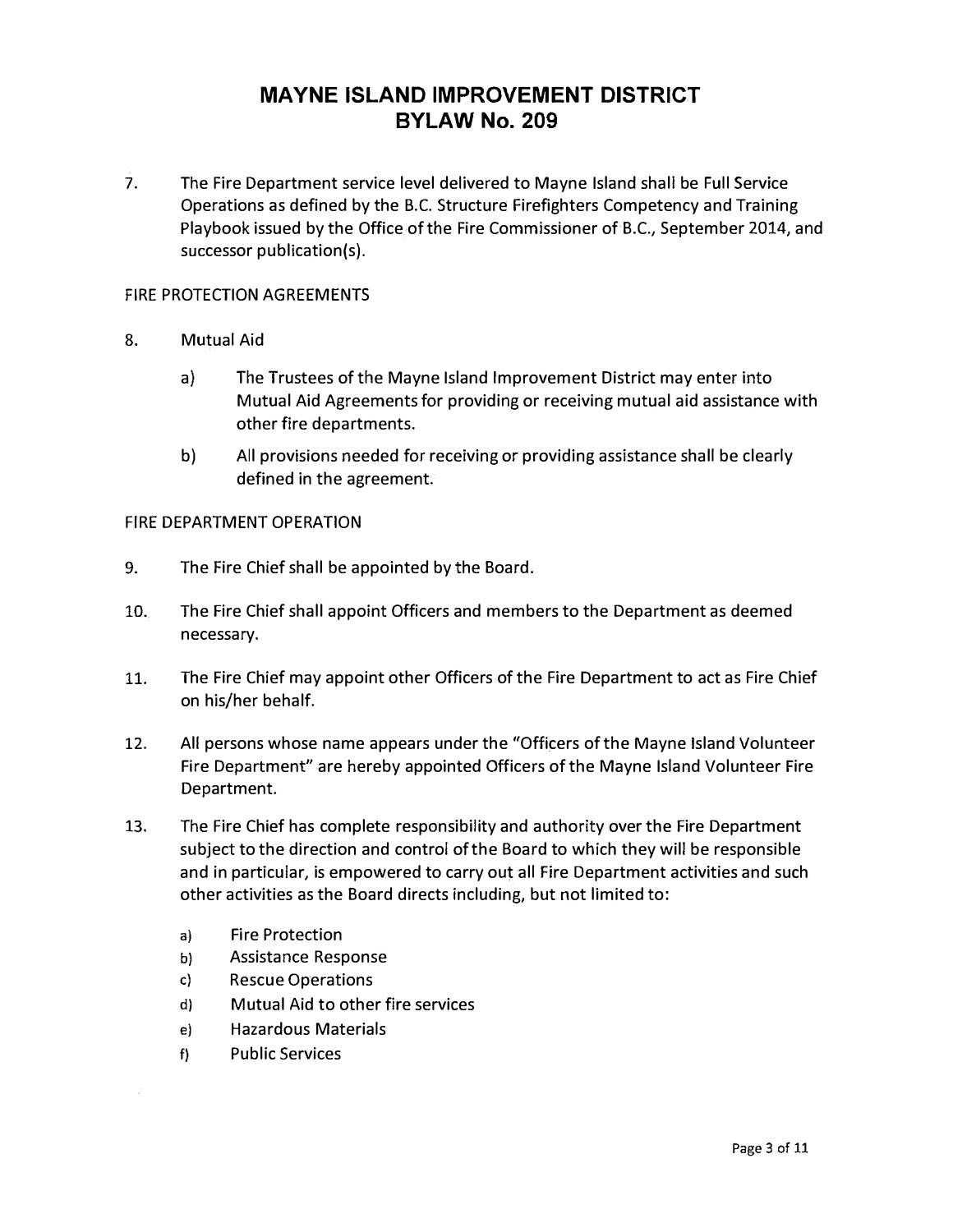- 14. The limits of the jurisdiction of the Fire Chief, Officers and Members of the Fire Department will extend to the area and boundaries of the Improvement District and shall include fire protection agreement areas as approved by the Board. At no time, are fire apparatus to be used beyond Improvement District boundaries without the express authorization of a written contract or mutual aid agreement providing for the supply of fire protection services outside Improvement District boundaries.
- 15. In addition to any agreement to provide services beyond the boundary of the Improvement District, at the direction of the Fire Chief, the Fire Department may respond to requests for assistance beyond the boundary of the Improvement District.
- 16. The authority in Section 15 may only be exercised in relation to the following services:
	- a) fire suppression;
	- b) rescue;
	- c) assistance where there is a risk of immediate harm to persons or property or the environment, including medical emergencies;
	- d) hazardous material incidents; and
	- e) motor vehicle accidents.
- 17. The authority in Section 15 may only be exercised if a local government does not provide the same service in that area.
- 18. The Fire Chief shall establish rules, regulations, policies and committees necessary for the proper organization and administration of the Fire Department, including, but not limited to:
	- a) use, care and protection of Fire Department property;
	- b) the conduct and discipline of officers and members of the Fire Department; and
	- c) efficient operations of the Fire Department.
- 19. The Fire Chief, or in their absence, the senior ranking member present, will have control, direction and management of all Fire Department apparatus, equipment or personnel assigned to an incident and where a member is in charge, they will continue to act until relieved by an officer authorized to do so.
- 20. The Fire Chief will take responsibility for all fire protection matters including the enforcement of the *Fire Services Act* and regulations thereunder and will assume the responsibilities of the Local Assistant to the Fire Commissioner.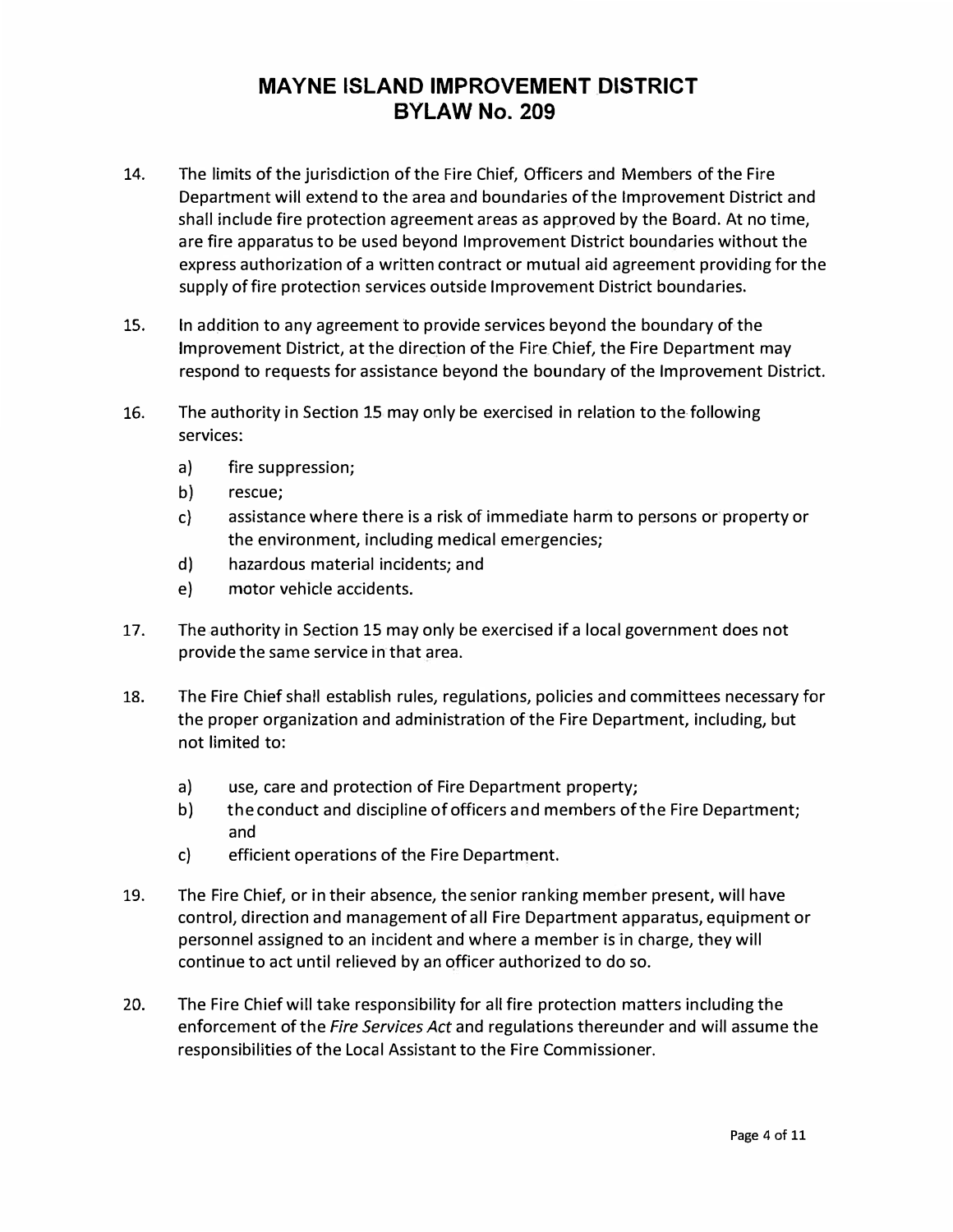- 21. In the Fire Chief's absence, officers or members may act as the Fire Chief or assume command of an incident and have complete control over all required apparatus, equipment and personnel.
- 22. Officers and members of the Fire Department will carry out duties and responsibilities assigned to the Fire Department by the Board, and the Fire Chief shall report to the Board on the operations of the Fire Department or on any other matter in the manner designated by the Board.

### FIRE REGULATIONS

- 23. The Fire Chief, or any other officer authorized by the Board, may at any reasonable time enter any premises or property for the purpose of fire protection matters.
- 24. The Fire Chief, or any other member in charge at a fire is empowered to cause a building, structure or thing to be pulled down, demolished or otherwise removed if they deem it necessary to prevent the spread of fire to other buildings, structures, or things.
- 25. The Fire Chief, or any other member in charge at an incident, is empowered to enter premises or property where the incident occurred and to cause any member, apparatus or equipment of the Fire Department to enter, as they deem necessary, in order to combat, control or deal with the incident.
- 26. The Fire Chief, or any other member in charge at an incident, is empowered to enter, pass through or over buildings or property adjacent to an incident and to cause members, apparatus and equipment of the Fire Department to enter or pass through or over building or property, where they deem it necessary to gain access to the incident or to protect any person or property.
- 27. The Fire Chief, or the member in charge at an incident, may at their discretion, establish boundaries or limits and keep persons from entering the area within the prescribed boundaries or limits unless authorized by the Chief.
- 28. No person will enter the boundaries or limits of an area prescribed in accordance with Section 27 unless they have been authorized to enter by the Fire Chief or the member in charge.
- 29. The Fire Chief, or member in charge at an incident may request peace officers to enforce restrictions on persons entering within the boundaries or limits outlined in Section 27.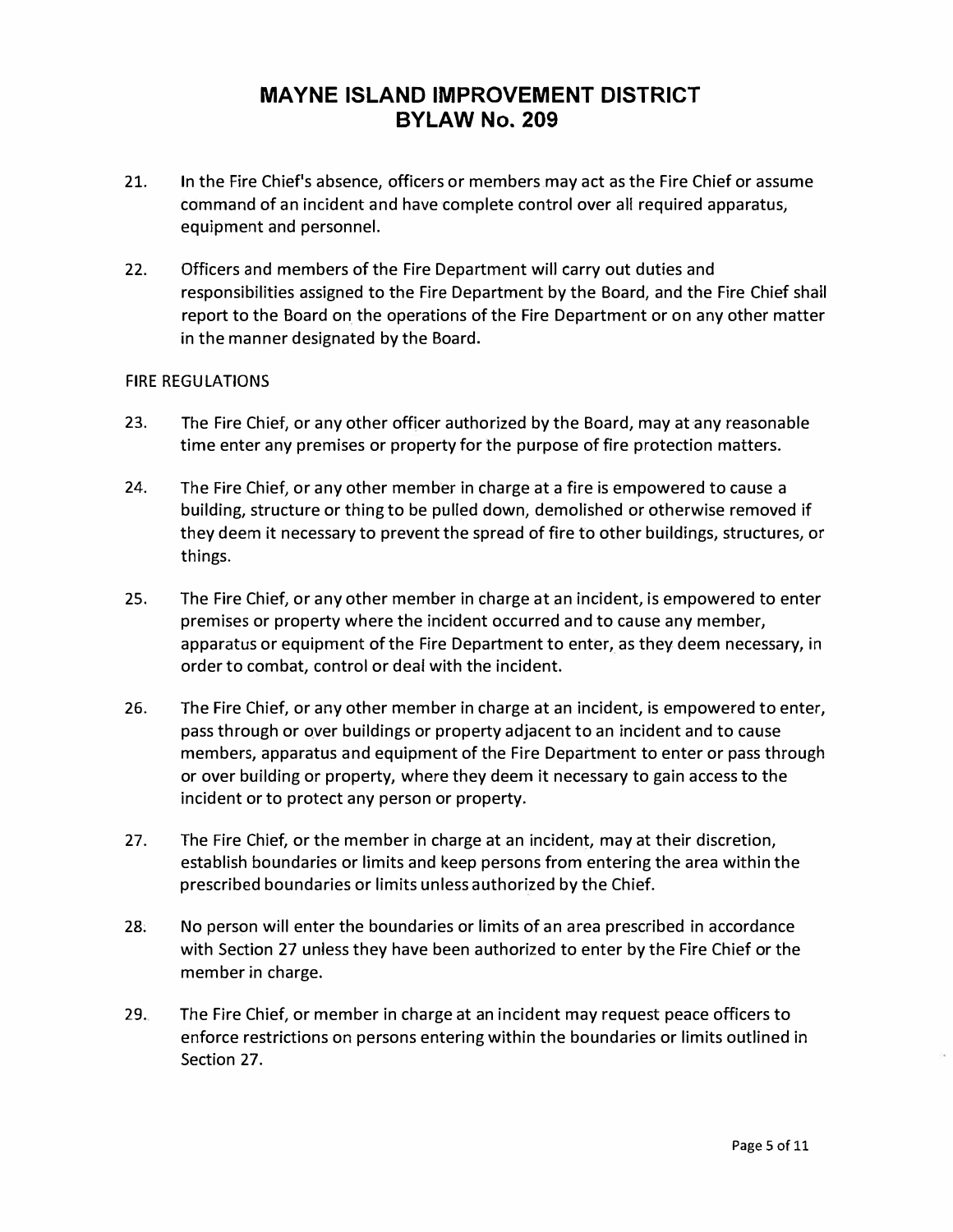- 30. The Fire Chief may obtain assistance from other officials of the Improvement District as they deem necessary in order to discharge their duties and responsibilities under this bylaw.
- 31. No person at an incident will impede, obstruct, or hinder the Fire Chief or a member of the Fire Department or other person assisting or acting under the direction of the Fire Chief or the member in charge in the performance of their duties under this bylaw.
- 32. No person shall damage or destroy, obstruct, impede or hinder the operation of any Fire Department apparatus or equipment.
- 33. No person will drive a vehicle over any equipment of the Fire Department without permission of the Fire Chief or member in charge.
- 34. No person will falsely represent themselves as a Mayne Island Volunteer Fire Department employee.
- 35. No person will obstruct or otherwise interfere with access roads or streets or other approaches to any fire incident, fire hydrant, dry hydrant, cistern or body of water so designated for firefighting purposes.
- 36. Every owner or occupant of a building must provide all information and must render all assistance required by the Fire Chief or a member of the Fire Department in connection with the inspection of the building.
- 37. The Fire Chief or member in charge of an incident is empowered to commandeer privately-owned equipment which they consider necessary to deal with an incident.

#### ADDRESS IDENTIFICATION

- 38. All properties within the boundaries of the Mayne Island Improvement District with buildings or structures shall be properly identified with the Capital Regional District assigned numbers for the property.
	- a) Address numbers shall be assigned by the Fire Chief on the behalf of the Capital Regional District.
	- b) Address numbers shall be assigned to the road that provides access to the property.
	- c) Address numbers shall be visible from the road from both directions of travel and shall not be allowed to be obstructed by trees, shrubs or any other material that would prevent easy identification.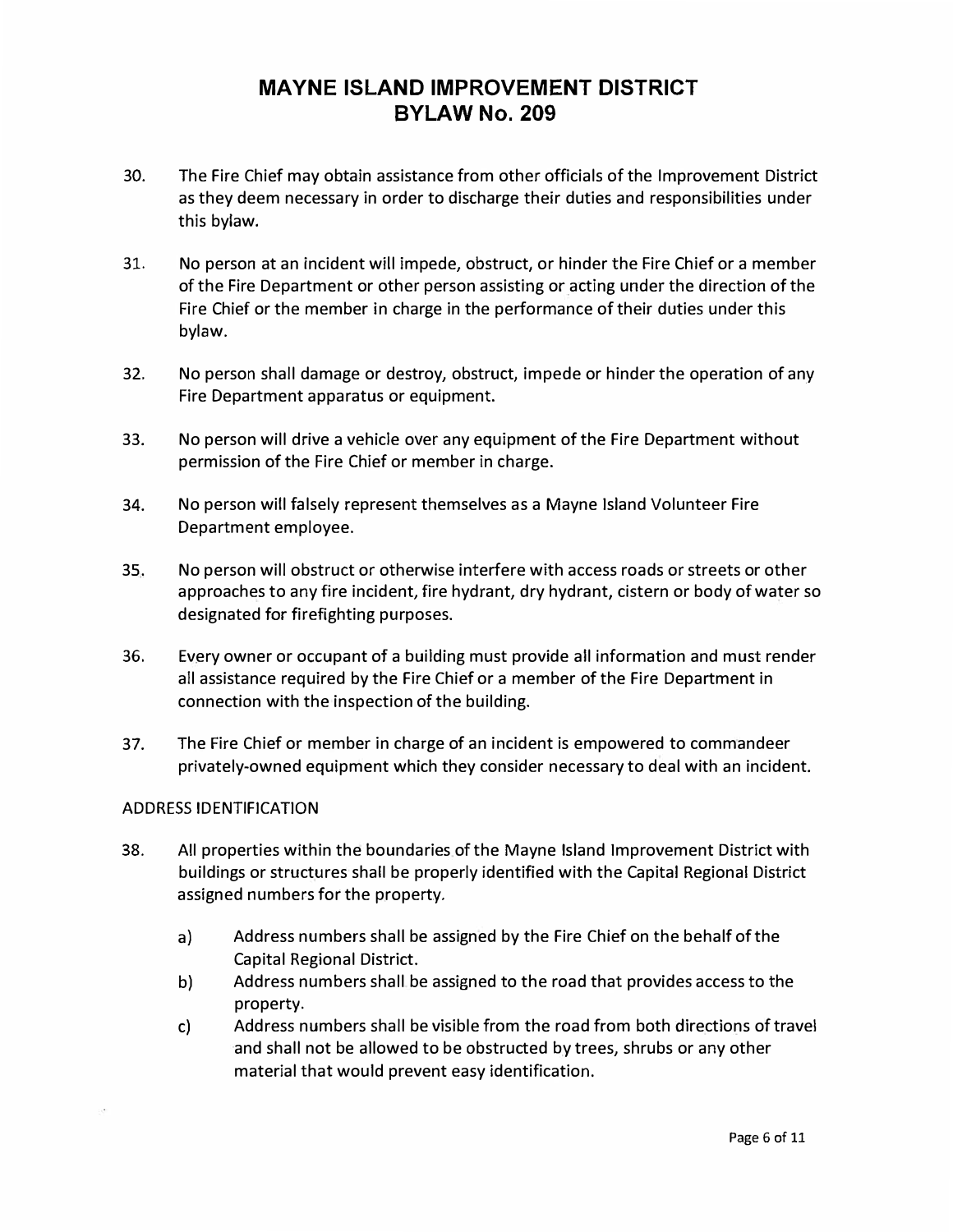d) Address numbers shall be of contrasting colors to the base color of the building or structure.

### OPEN AIR FIRES - GENERAL PROVISIONS

- 39. No person may ignite, start or maintain, or allow or cause to be lighted, ignited, started or maintained, an open air fire except in compliance with this bylaw.
- 40. The Fire Chief may prohibit any or all open air fires when in his opinion, atmospheric conditions or circumstances may make such fires a hazard or a nuisance.
- 41. No person shall burn land clearing debris, on any parcel of less than one (1) hectare (2.5 acres) (Category 3 open fire as defined in the BC Wildfire Regulation) within the boundaries of the Mayne Island Improvement District.
- 42. No person shall burn land clearing debris {Category 3 open fire as defined in the BC Wildfire Regulation) within the boundaries of the Mayne Island Improvement District without the required Class A Permit as contained in the Fees and Charges Bylaw prior to igniting any open air fire, in conjunction with the *Environmental Management Act* and the Open Burning Smoke Control Regulation.
- 43. No person shall import material of any kind onto a property within the boundaries of the Mayne Island Improvement District for the purpose of disposal by burning without prior approval.
- 44. Open air burning is to be carried out by the property owner, property tenant, or property agent and that person will accept full liability as a result of the open air fire.
- 45. Open air burning is to be carried out only between sunrise and sunset of the same day.
- 46. Open air fires are only permitted on private property. No fires are to be located on Crown Land, Regional District, Provincial or Federal Parks, public roads, public road allowance, unpaved roads, lanes or any alleyway, without prior approval of the authorized parties.
- 47. Open air fires within the boundaries of the Mayne Island Improvement District for the purpose of burning residential yard debris or campfire shall meet the requirements of a Category 2 open air fire as defined in the BC Wildfire Regulation and all open air burning shall require a valid Open Air Fire Permit as contained in the Fees and Charges Bylaw prior to igniting any open air fire, in conjunction with the *Environmental Management Act* and the Open Burning Smoke Control Regulation.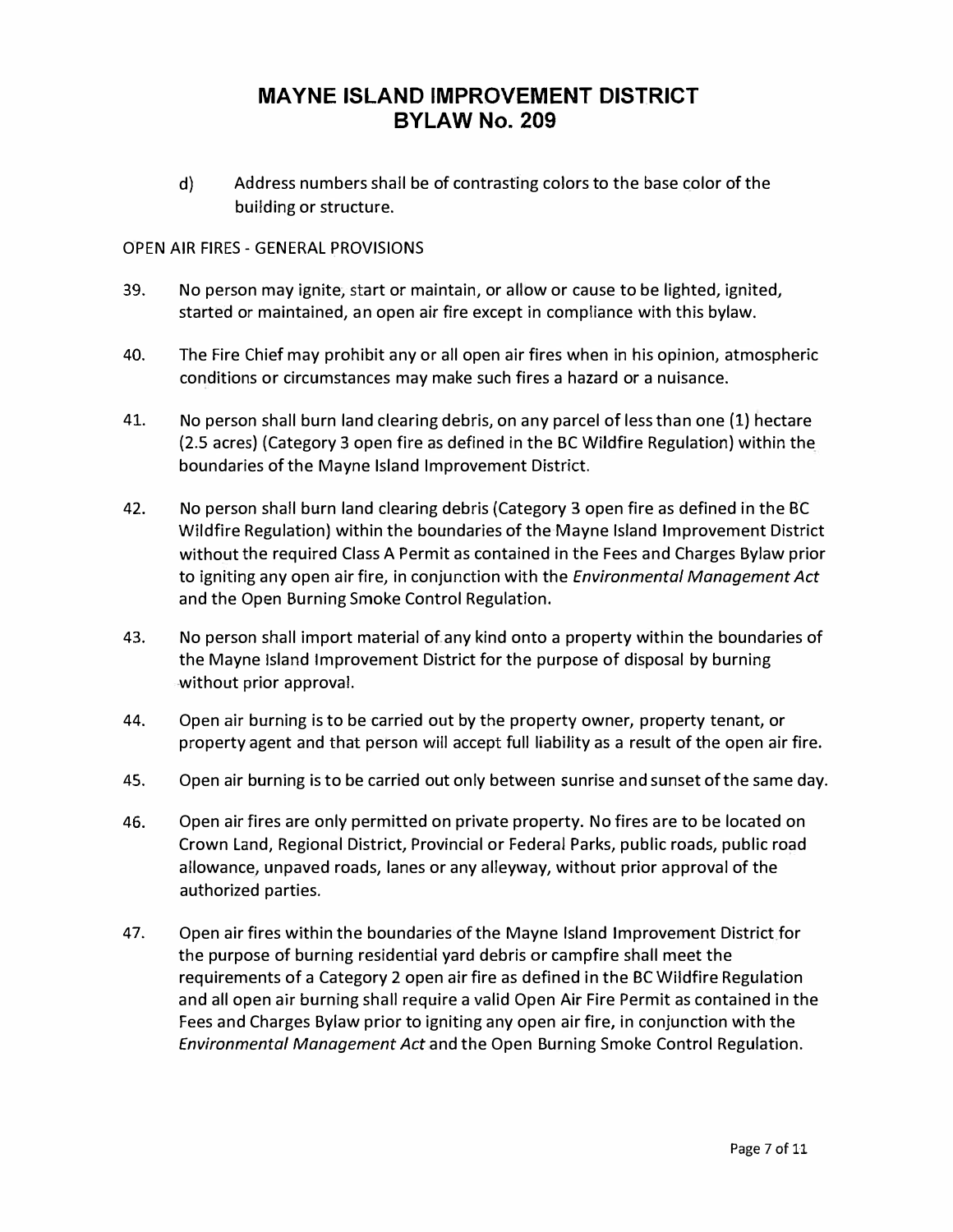- 48. No open air fire will be allowed when the fire danger rating becomes "high" or greater. All permits issued will be considered suspended during the "high" or greater fire rating period.
- 49. No open air fire will be permitted between July  $1^{st}$  through September 30<sup>th</sup>.
- 50. Fireworks shall not be permitted during "high" fire danger rating period, or between July 1<sup>st</sup> through September 30<sup>th</sup>, and at no time, will a person light or direct fireworks at any person, building or property where injury may occur or the risk of fire is present.

### OPEN AIR FIRES- EXEMPTIONS

- 51. a) The following open air fires are permitted during the "high" fire danger rating period but will be subject to all provisions contained in Sections 39 through 49;
	- i) Campfire pits (maximum½ metre by½ metre) used for warmth or the preparation of food using seasoned wood.
	- ii) Campfire pits must be extinguished no later than midnight.
	- b) The following open air fires are permitted during the "extreme" fire danger rating period;
		- i) Certified outdoor cooking devices using propane or charcoal for the grilling or barbequing of food.
	- c) The Fire Chief may allow controlled burning for training exercise purposes by the Mayne Island Volunteer Fire Department.

### FIRE DAMAGED BUILDINGS

- 52. The owner, agent or trustee of any fire damaged building shall ensure that the premises is guarded or that all openings in the building are kept securely closed, fastened or boarded so as to prevent the entry of unauthorized persons.
- 53. If the owner, agent or trustee of the property fails to provide the necessary security to a fire damaged building within a reasonable amount of time, the Fire Chief may have the work performed and the owner shall be liable for all costs associated with the work and payable to the Mayne Island Improvement District as published in the Fees and Charges Bylaw.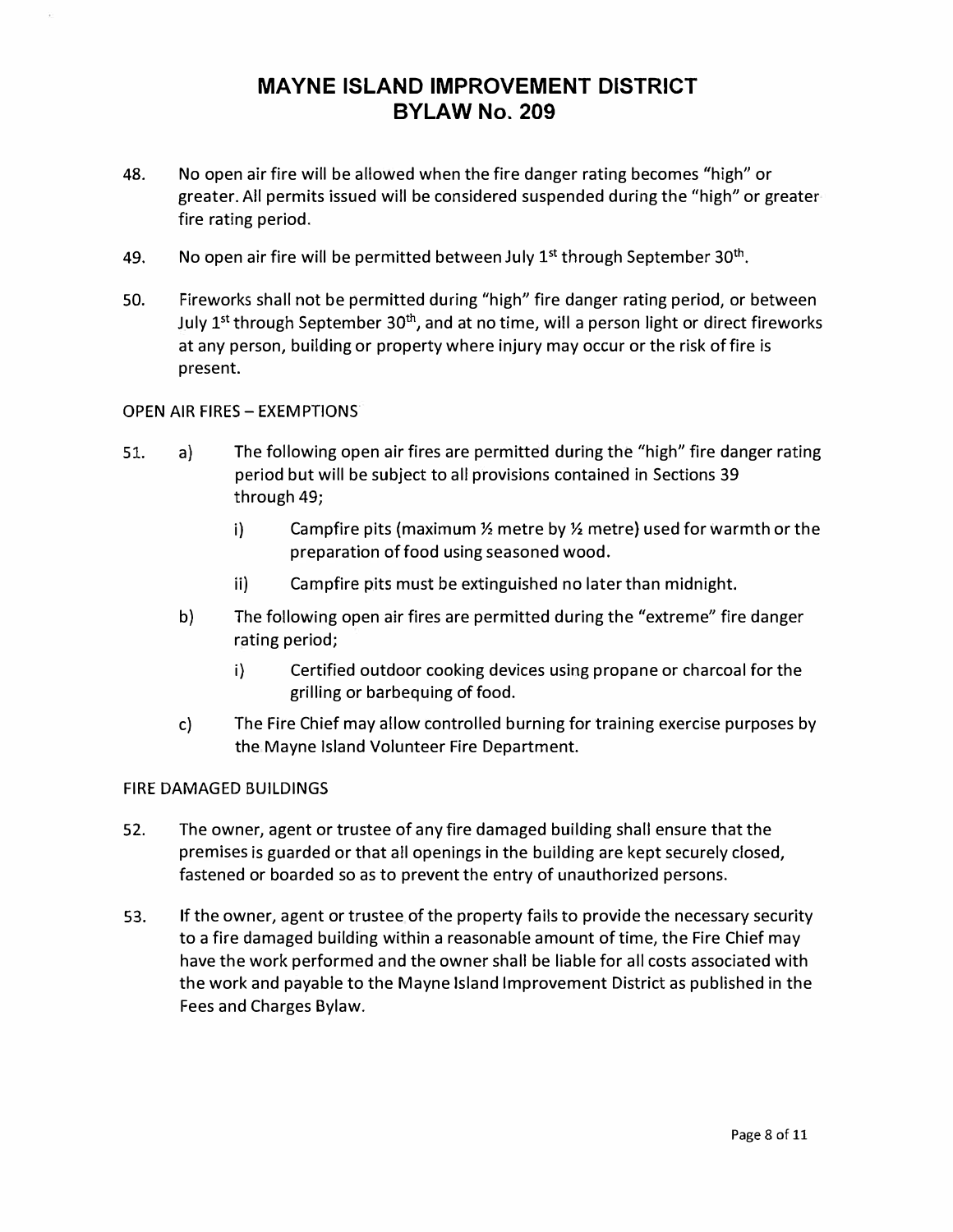### FEES

- 54. If the Fire Department responds to more than two false alarms in a building in any calendar year, the owner or occupier of that building must pay the fee as published in the Fees and Charges Bylaw.
- 55. Every person who starts a fire, or permits a fire to be started contrary to this bylaw, or
	- a) Contrary to the terms of the permit, or
	- b) Contrary to the *Environmental Management Act* or the Open Burning Smoke Control Regulation; or
	- c) In the opinion of the Fire Chief or his/her designate, that requires the Fire Department to control or extinguish such fire because it presents a hazard, has escaped, or threatens to escape from control;
		- i) is liable for all costs and expenses incurred by the Fire Department or the Improvement District to control or extinguish the fire (Cost Recovery). Cost Recovery rates shall follow the reimbursement rates under Fees & Charges Bylaw, and
		- ii) costs for materials such as foam for use in fire suppression and control, and
		- iii) costs for nourishment and sustenance of personnel engaged in fire suppression, and
		- iv) any legal or other cost incurred in enforcing this Cost Recovery Agreement.

### MEMBERSHIP

- 56. The Fire Chief shall establish the minimum number of members required to maintain operations of the Fire Department.
- 57. The recruitment of new members shall be at the discretion of the Fire Chief after consultation with the Department Officers.
- 58. A person is qualified to be member of the Department who:
	- a) Is 19 years of age or older
	- b) Possesses an acceptable criminal records check
	- c) Is physically fit and is able to pass a physical exam
	- d) Possesses a valid driver's license
	- e} Lives within the boundaries of the Mayne Island Improvement District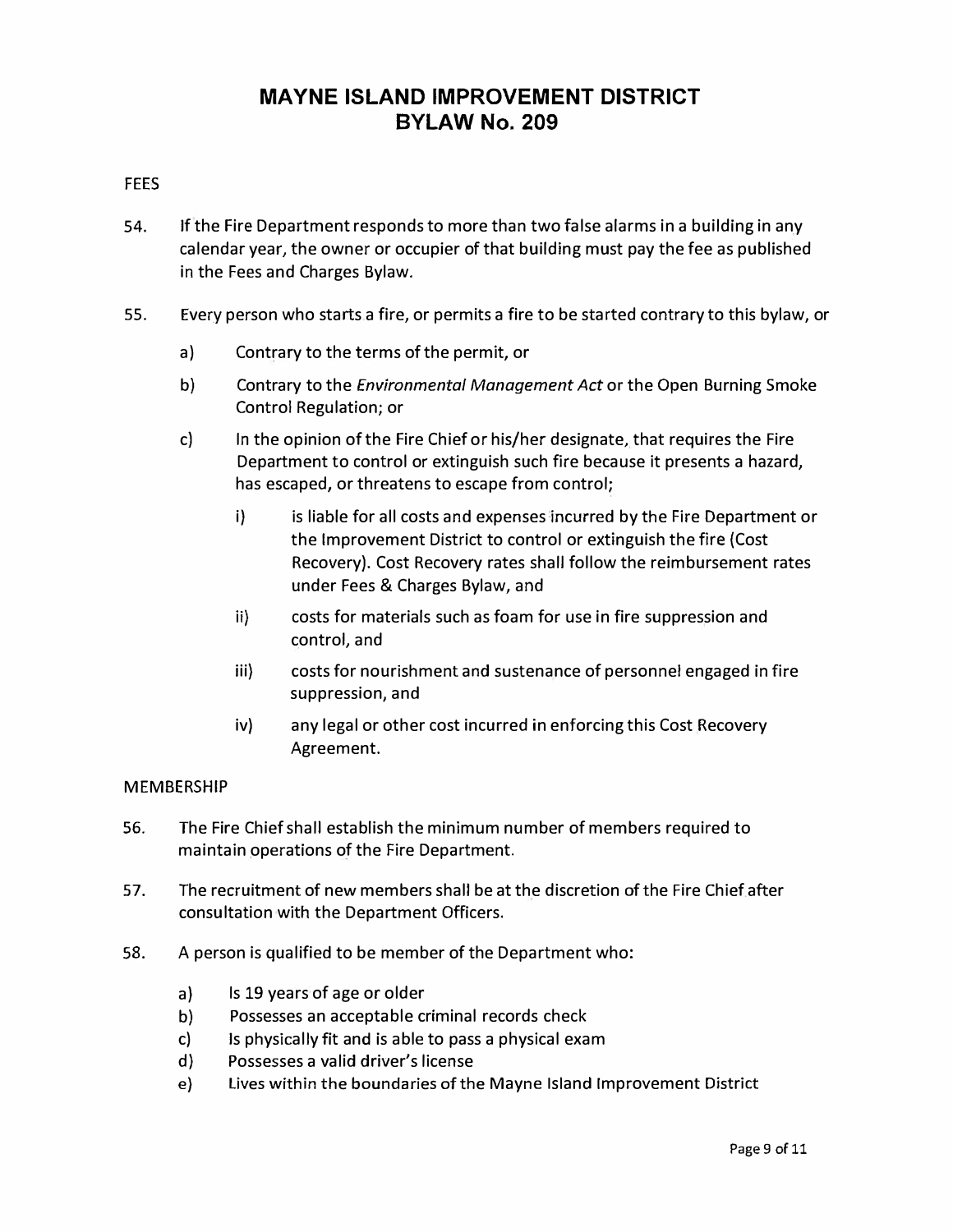- 59. All officers and members are required to sign a copy of the Mayne Island Improvement District Staff and Volunteers Confidentiality policy.
- 60. All officers and members are required to sign a copy of the Code of Ethics statement.
- 61. The Fire Chief may terminate a probationary member without cause, or extend the probation of any probationary member, at any time.
- 62. All members are subject to a medical examination at such time as may be required by the Fire Chief.
- 63. Each new applicant shall provide a criminal record check, obtain a physical exam and provide a driver's abstract. Existence of a criminal record, unsatisfactory physical exam results or unsatisfactory drivers abstract may prohibit an applicant's acceptance as a member or may result in the release of the member during the probationary period.
- 64. The minimum length of probation for new members shall be six months.
- 65. The Fire Chief may discipline any officer or member for cause.
- 66. If a member or members are unable to agree with a disciplinary decision made by the Fire Chief, the member or members may make an appeal to the District Human Resources representative or other HR personnel as may be appointed by the Board, for consideration. If the Human Resources representative is unable to bring about a resolve, the issue shall be brought before the Board for a final resolution.
- 67. Any member of the Fire Department may be suspended or discharged by the Fire Chief at any time he/she may deem such action necessary for the good of the Fire Department, provided however, that the member so discharged or suspended by the Fire Chief, may within seven days, appeal in writing to the Board who must within two weeks hold a hearing and the Board shall rule upon the matter of appeal.
- 68. Every person who violates any of the provisions of this bylaw, or who suffers or permits any act or thing to be done in contravention or in violation of any of the provisions of this bylaw, or who neglects to do or refrains from doing anything required to be done by any of the provisions of this bylaw, or who does any act or thing or omits an act or thing thus violating any or the provisions in this bylaw will be deemed to have committed an offence, and upon a summary conviction is liable to a penalty in accordance with the *Offence Act.*